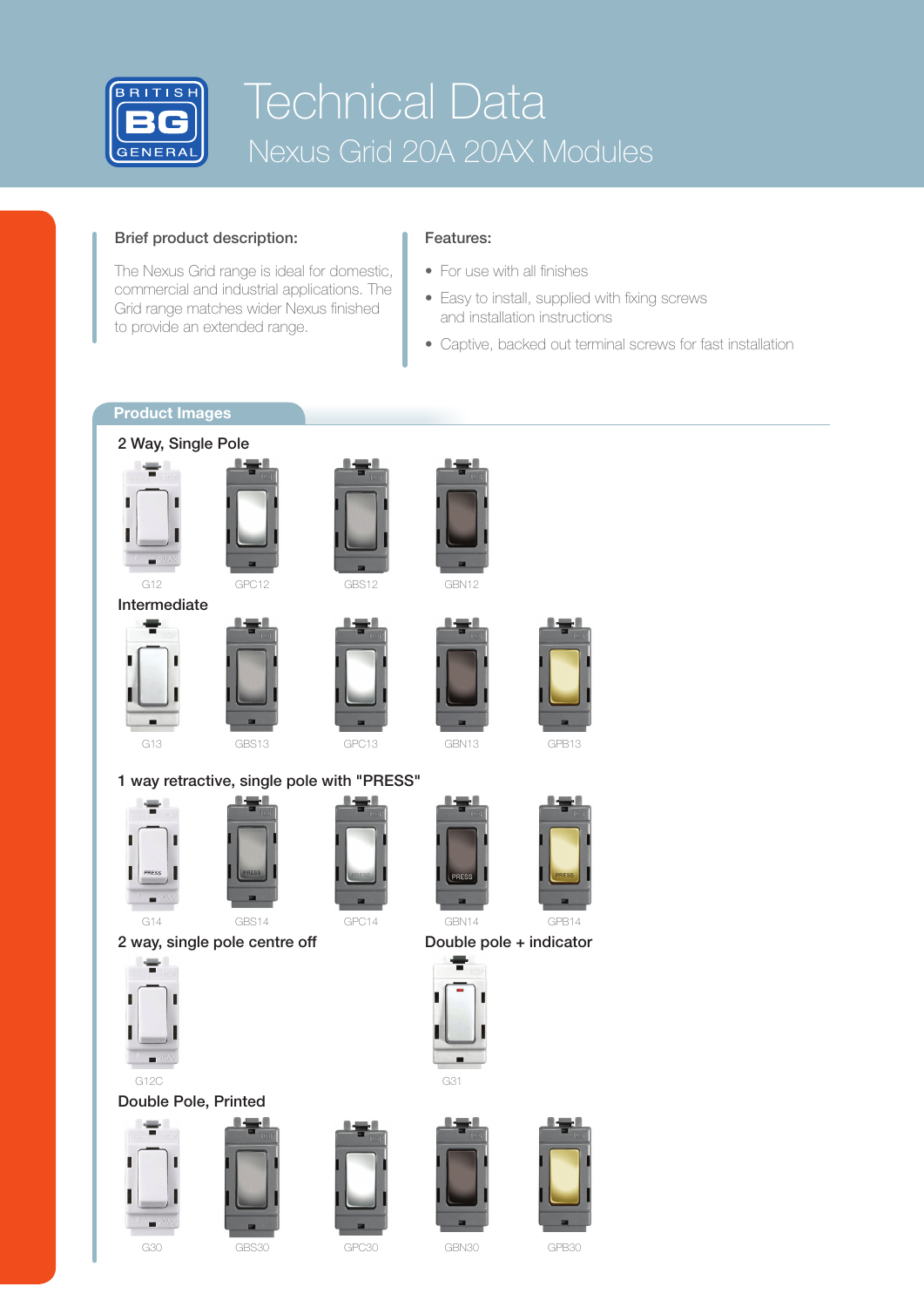## Nexus Grid 20A 20AX Modules

#### Standard(s) Rating Terminal Capacity RoHS Directive WEEE Directive Mounting Box Depth (min) Technical Specifications BS EN 60669-2-1 20 Amp, 20AX inductive rated 4 x 1.0mm², 4 x 1.5mm², 2 x 2.5mm² & 1 x 4.0mm² No No 25mm

## **Line Diagrams**















Gxx30















 $G3$ 

G12C